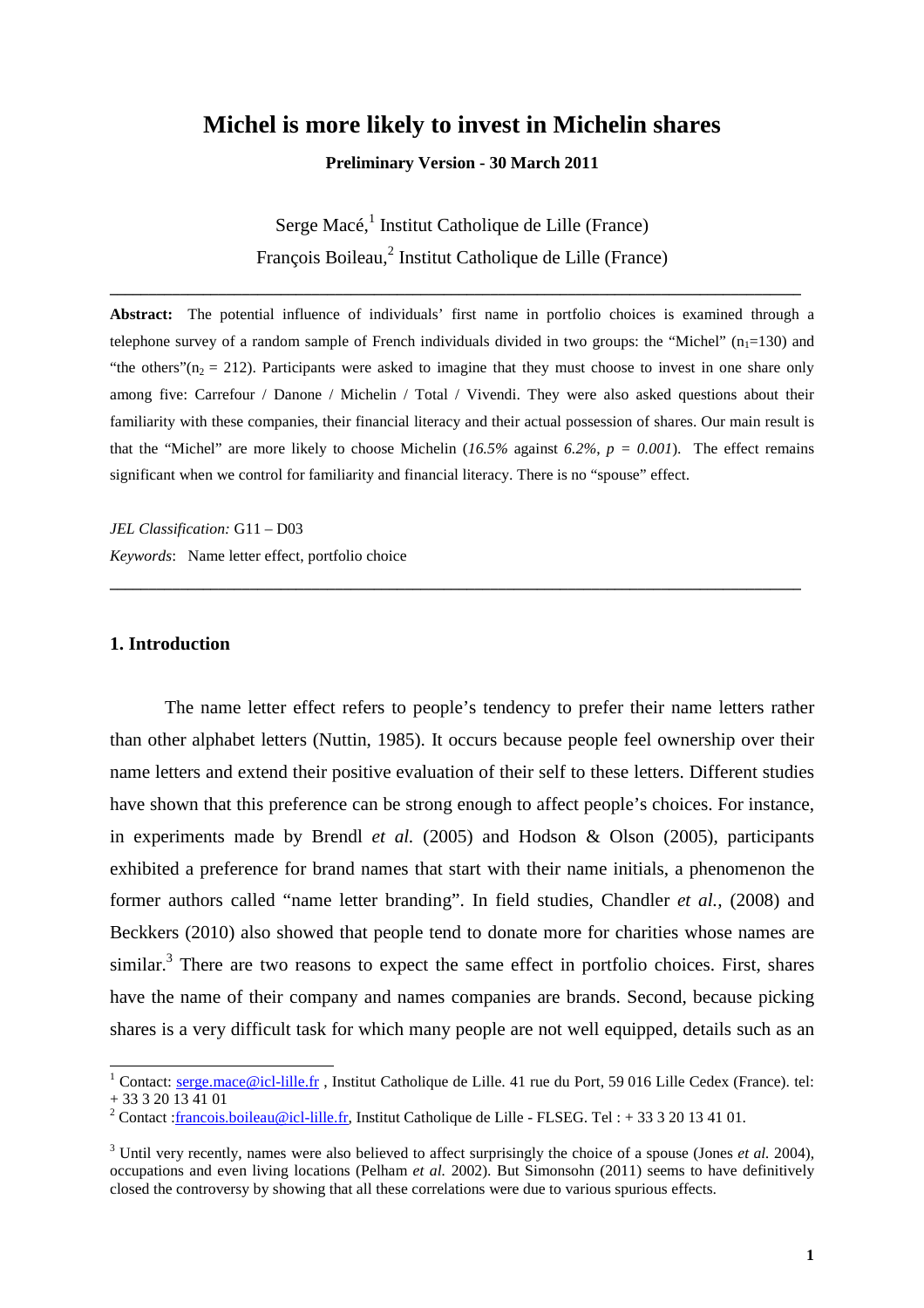unconscious sense of attraction for the name of a company or a fund could potentially make a difference. However, except a recent study of Knewtson and Sias (2010) based on undergraduate student managing university endowments funds, this influence has never been investigated in portfolio choices. One obvious reason is that because the effect is marginal in all likelyhood, its isolation is difficult to establish empirically in absence of a large sample of individual investors with available information on names. We chose here a simpler method: Asking a random sample of individuals identified by their first name to express their preferences by making choices between different shares.

#### **2. The survey**

### 2.1 Method

l

A telephone survey of a sample of French individuals was run. Participants were divided in two groups: the "Michel"  $(n_1=130)$  corresponding to those whose first name was Michel, Michelle or Micheline, and "the others"  $(n_2=212)$ . Michel is a well-known first name in France, especially common among the fifties and more (INSEE, 2007). It was chosen because of its proximity with the company Michelin. The "others" are composed of both spouses who accepted to answer to the survey in absence of their husband or wife (51 people) and others (161 people).

Participants were randomly chosen in the phone directory in the department of the north of France, which excluded people who refuse that their phone number appears in the directory and those who only possess mobiles. The survey was realized between March 2010 and June 2010. People were asked to imagine that they must choose to invest in one share only among five: Carrefour / Danone / Michelin / Total / Vivendi. They were also asked questions about their familiarity with the shares, their financial literacy and their actual possession of shares (see the questionnaire in Appendix A1). The five companies cited were chosen because they are all known by a very large majority of people. Their name is associated with everyday life products. All belong to the CAC 40 index. $4$  Furthermore, there was no recent media hype about any of them at the beginning of the survey. It also appeared retrospectively that no major positive or negative event affected those companies during the survey. Companies were ranked in alphabet order.

<sup>&</sup>lt;sup>4</sup> Michelin Shares appear to be riskier however. Over the last two years, the beta estimate is 0.75 for Carrefour, 0.59 for Danone, 1.18 for Michelin, 0.87 for Total, 0.83 for Vivendi.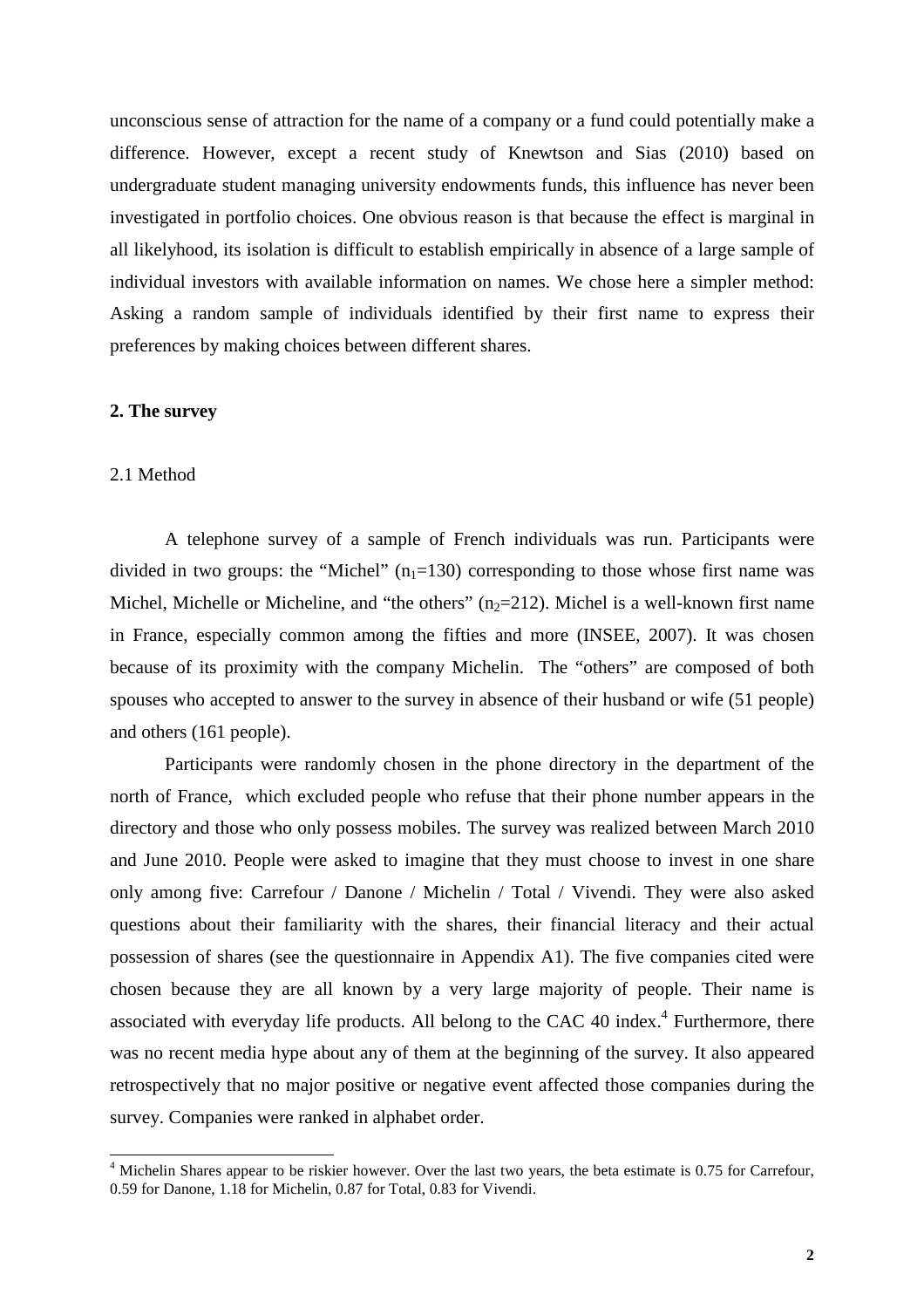# 2.2 Results and discussion

Carrefour and Danone were most often chosen and most often cited as the most familiar companies (see table 1 in Appendix A2). Part of this reflects a possible order effect (Carrefour and Danone were the two first companies cited by the interviewer) and a familiarity effect (people tend to prefer to invest in those companies just because they are more familiar to them). In coherence with the findings of Frieder and Subrahmanyam (2005) and Grullon *et al.* (2004), the familiarity effect is relatively strong here since 63% of participants indicated the company in which they would prefer to invest as one of the two companies cited as most familiar. Michelin is ranked fourth. Without any control, figure 1 shows that the "Michel" clearly more often chose Michelin:





Though these percentages must be treated with caution given the low frequencies, the difference is statistically significant  $(p = 0.001)$ . Table 1 shows furthermore that the "Michel" do not cite more often "Michelin" as one of the companies they are familiar with. This means that if the previous difference catches a name effect, it is not mediated by a familiarity effect.

An alternative explanation of this result would be that the Michel are indeed different on other hidden dimensions that explain their preference for Michelin. In the sample, the "Michel" differ from the others on two aspects: They more often own stocks and they more often declared having no knowledge about financial markets. This difference could be explained by an age effect (the "Michel" are on average older and wealthier) or a sociological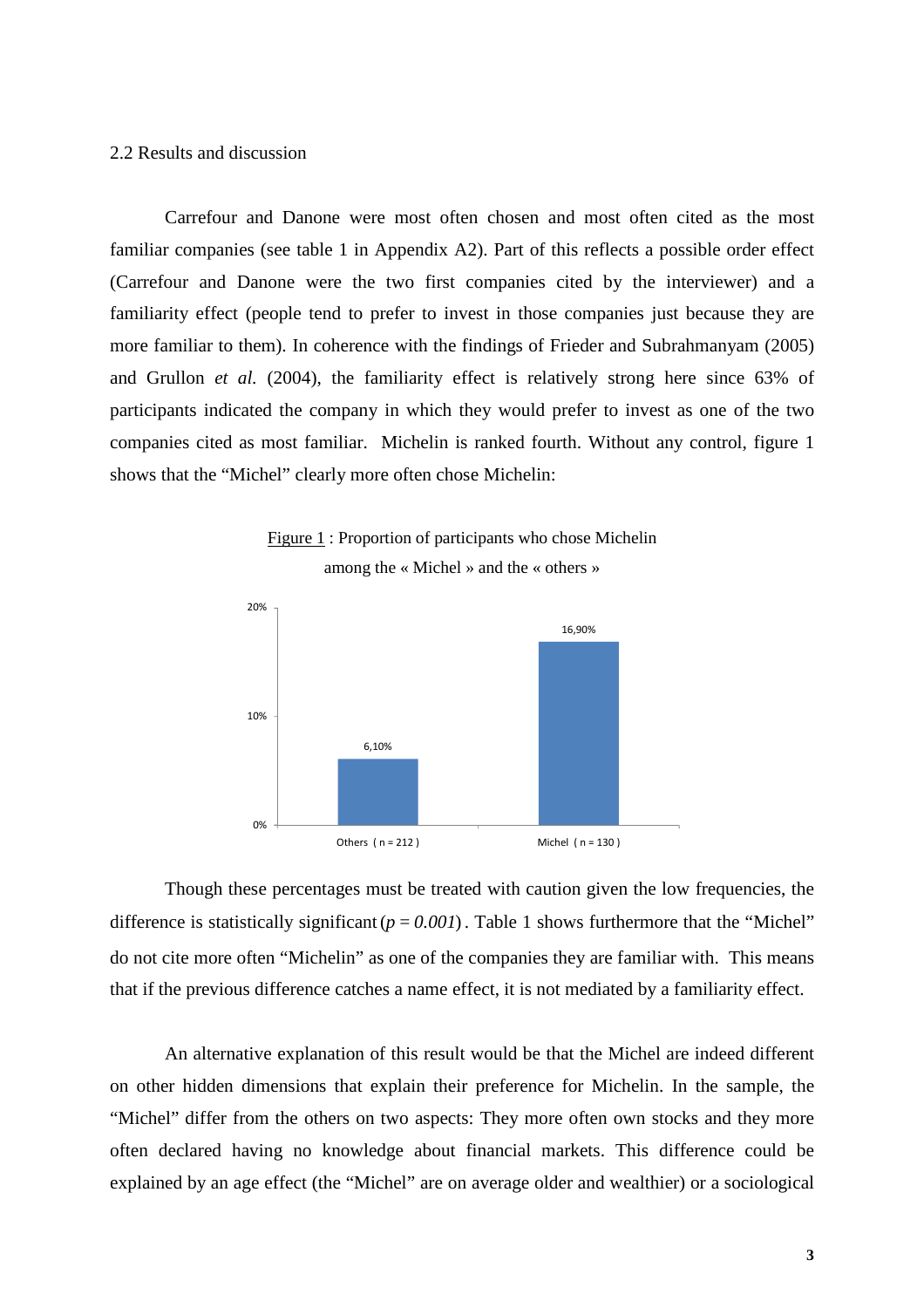effect (The "Michel" are sociologically different from the others given the differential distributions of first names among different socio-economic status).<sup>5</sup> One way to control for the existence of these potential confounding factors is to restrain the group "others" to the spouses (n=51) who accepted to answer to the telephone survey given the relative social and age homogeneity in a couple. In the sample, spouses of the "Michel" are not different from the "Michel" in terms of financial knowledge  $(\chi^2 = 0.027, p = 0.87, n = 181)$  or in terms of shares possession  $(\chi^2 = 0.399, p = 0.53, n = 173)$ .<sup>6</sup> And among 51 spouses, only 1 indeed cited Michelin, which is obviously less than what the "Michel" did. A Fisher's Exact test clearly rejects the null hypothesis of independence ( $p = 0.005$ ). Table 2 presents odd ratios estimates of choosing Michelin controlling for familiarity with Michelin, $7$  knowledge of financial markets and possession of shares.

Logistic regression (Odds Ratios) Dependant Variable: **Michelin**

|                 | model 1     | model 2     | model 3     | model 4     |
|-----------------|-------------|-------------|-------------|-------------|
| Michel          | $3.11**$    | $3.23**$    | $2.86***$   | $5.01***$   |
|                 | $(p=0.002)$ | $(p=0.002)$ | $(p=0.000)$ | $(p=0.000)$ |
| Familiarity     |             | $3.73***$   | $3.78***$   | $4.04***$   |
|                 |             | $(p=0.000)$ | $(p=0.000)$ | $(p=0.000)$ |
| Knowledge       |             |             | $2.85*$     | 2.19        |
|                 |             |             | $(p=0.012)$ | $(p=0.094)$ |
| Possess         |             |             |             | 0.61        |
|                 |             |             |             | $(p=0.394)$ |
|                 |             |             |             |             |
| Mc Fadden $R^2$ | 0.0437      | 0.0986      | 0.01281     | 0.01374     |
| n               | 342         | 342         | 342         | 330         |

*\*p<0.05 \*\*p<.01 \*\*\*p< .001* 

*Familiarity* = 1 if Michelin is cited by the individual as one of the two most familiar company and 0 otherwise *Knowledge* = 1 if the individual indicates knowing well or a little financial markets and 0 otherwise *Possession* = 1 if the individual indicates possessing or having possessed stocks and 0 otherwise.

In each model, the odd ratio of choosing "Michel" instead of another stock is significantly higher than one. Controlling for familiarity and knowledge of financial markets appears rather to reinforce the name effect. On average, compared to the others, the "Michel" are 3 times

<sup>&</sup>lt;sup>5</sup> To maximize the number of people accepting to answer to the telephone survey, they were only asked to answer to the four questions presented in the appendix. The data does not contain information about the professional status, income or age.

<sup>6</sup> Share possession is a binary variable. Knowledge about financial market has been recoded as the dummy variable *Knowledge* = 1 if the individual indicates knowing well or a little financial markets and 0 otherwise.

<sup>7</sup> As said previously the name of the individual does not affect the probability of citing the firm as the most familiar in our sample. This justifies here to treat the declared familiarity with Michelin as an independent variable.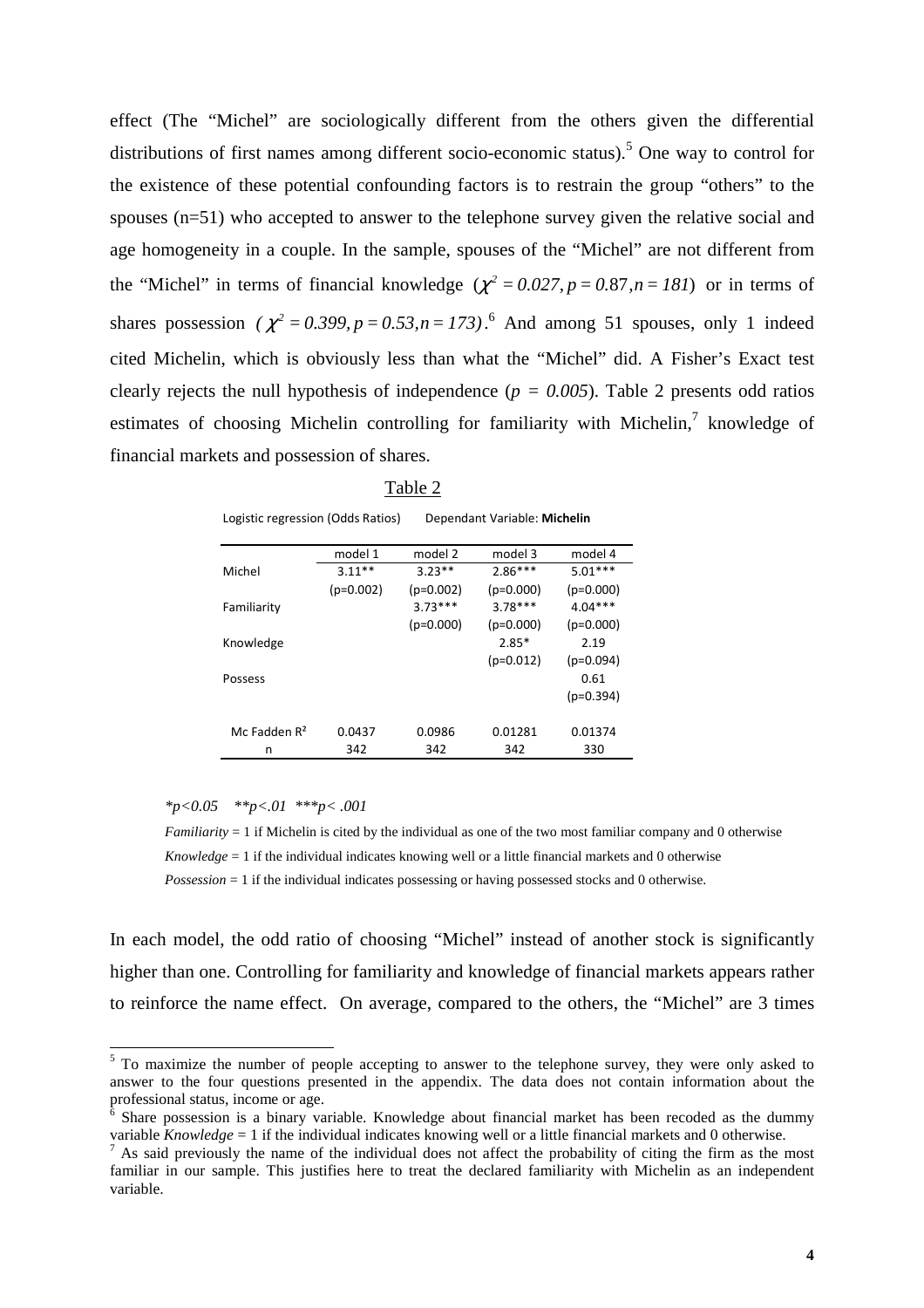more likely to choose Michelin than another share. Thinking of Michelin as a familiar company increases but also having some financial knowledge increase the probability of choosing to invest in Michelin with a magnitude that is closed to the fact of being named Michel. Shares possession has no significant effect.

# **3. Conclusion**

 This study has obvious limits. Choices are virtual and restricted. And the magnitude of the influence of the name has been obtained by maximizing the similarity between a first name (Michel) and the name of a company (Michelin). But it presents, along with Becckers (2010), some first indirect evidence of a possible name effect in portfolio choices. Further research is needed to estimate its size in practice. In all likelihood, it must be very marginal and cannot be exaggerated. If this name effect was confirmed in field studies however, it would reinforce however one of the main behavioral finance findings that seemingly inconsequential details like the first name of the investor or his ability to pronounce the name of a share (Alter and Oppenheimer, 2006) can affect his financial choices in predictable ways.

#### **Appendix**

### A1: Questionnaire

*Q1) Suppose you have to buy the shares of companies listed on the stock market. I give you 5 names of companies. You can choose only one. In what shares do you prefer to invest?* 

*Q2) I give you again the names of the companies : Carrefour, Danone, Michelin, Total,Vivendi. What are the two most familiar for you ?* 

*Carrefour Danone Michelin Total Vivendi* 

| Q3) Do you know how financial markets work ? | Not at all / Yes a little / Yes I know well |
|----------------------------------------------|---------------------------------------------|
|                                              |                                             |

*Q4) Last question : Do you own or did you owned shares in the past? Yes / No*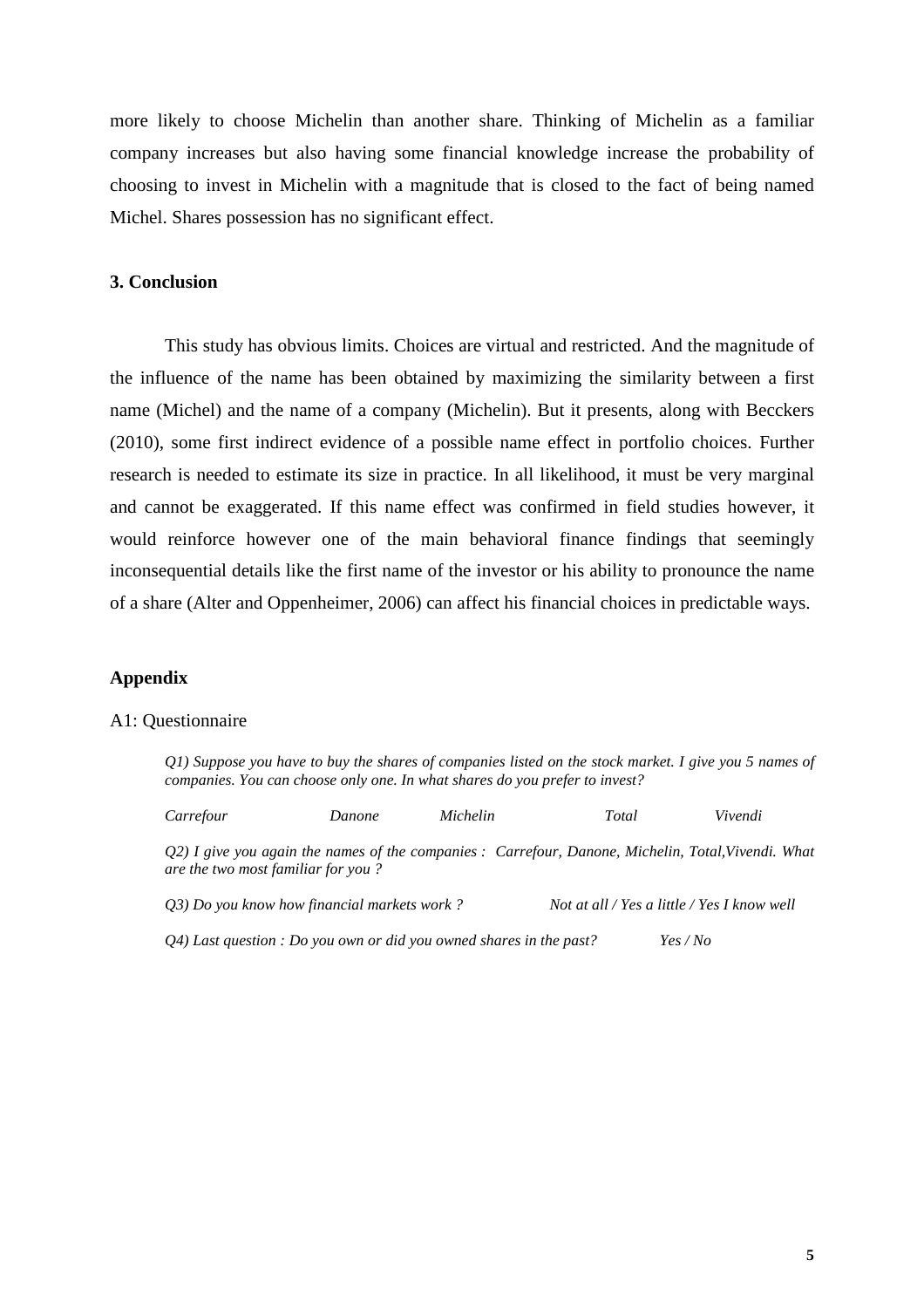## A2: Descriptive statistics

|                                      | % among the<br>"Michel" (n=130) | % among the others<br>$(n=212)$ |
|--------------------------------------|---------------------------------|---------------------------------|
| Choice                               |                                 |                                 |
| Carrefour                            | 32%                             | 35,4%                           |
| Danone                               | 24%                             | 17,0%                           |
| Michelin                             | 17%                             | 6,3%                            |
| Total                                | 19,50%                          | 31,6%                           |
| Vivendi                              | 7%                              | 9,7%                            |
| Familarity*                          |                                 |                                 |
| Carrefour                            | 43,08%                          | 74,53%                          |
| Danone                               | 73,98%                          | 35,38%                          |
| Michelin                             | 28,46%                          | 27,36%                          |
| Total                                | 43,85%                          | 42,92%                          |
| Vivendi                              | 6,15%                           | 7,08%                           |
| Knowledge about<br>financial markets | 34,60%                          | 66,50%                          |
| Possession of shares                 | 55,28%                          | 23,67%                          |
|                                      |                                 |                                 |

Table 1 : Share Preference and familiarity with companies among the Michel and the Others.

\* People gave two names among five.

# **References**

- Alter, A.L., Oppenheimer, D.M. (2006). Predicting short-term fluctuations by using processing fluency. Proceedings of the National Academy of Sciences, 103, 9369- 9372.
- Bekkers, R. (2010). George gives to geology Jane: The name letter effect and incidental similarity cues in fundraising. *International Journal of Nonprofit and Voluntary Sector Marketing*, 15, 172-180.
- Brendl, Miguel, Amitava Chattopadhyay, Brett Pelham, and Mauricio Carvallo, (2005). Name Letter Branding: Valence Transfers When Product Specific Needs are Active, *Journal of Consumer Research* 32, 405-415.
- Chandler, J., Griffin, T. M., & Sorensen, N. (2008). In the "I" of the Storm: Shared Initials Increase Disaster Donations. *Judgment and Decision Making, 3*(5), 404-410.
- Frieder, L., Subrahmanyam, A. (2005). Brand Perceptions and the Market for Common Stock. *Journal of Financial and Quantitative Analysis*, 40(1), 57-86.
- Grullon, G., Kanatas, G., Weston, J., (2004). Advertising, breadth of ownership and liquidity. The Review of Financial Studies, 17(2), 439-461.